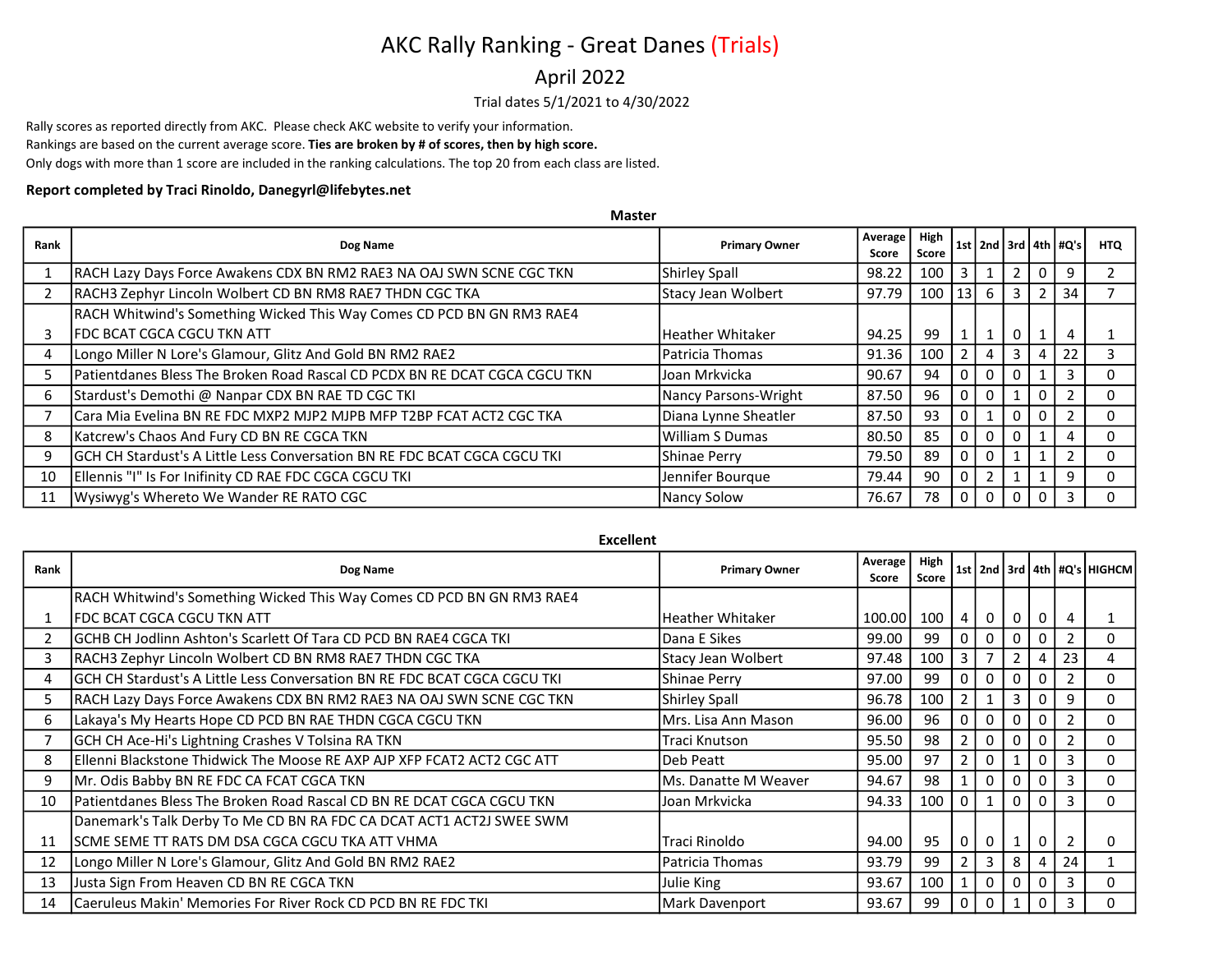## April 2022

Trial dates 5/1/2021 to 4/30/2022

### Excellent continued

|    | Ellenni's "S" Is For Superhero RA MXP MJP2 XFP FCAT2 ACT1 CGC ATT | lDeb Peatt             | 92.50 | 94 | - O I          | $\Box$ $\Box$ $\Box$ | - 0 |  |
|----|-------------------------------------------------------------------|------------------------|-------|----|----------------|----------------------|-----|--|
| 16 | Cara Mia Evelina BN RE FDC MXP MJP2 MFP T2BP FCAT ACT2 CGC TKA    | Diana Lynne Sheatler   | 92.17 | 97 | $\Omega$       |                      |     |  |
|    | Revenir-Champlain's Bewitching Dreamweaver CD RA CGCA CGCU TKI    | l Laura Amick          | 90.50 | 92 | $\overline{0}$ |                      |     |  |
| 18 | Ellennis "I" Is For Inifinity CD RAE FDC CGCA CGCU TKI            | Jennifer Bourgue       | 88.22 | 98 | $\Omega$       |                      |     |  |
| 19 | Dancing With Danes Sunny Nahum CD PCD BN RE THD CGCA TKN          | IMrs. Lisa Ann Mason   | 86.00 | 97 | $\overline{0}$ |                      |     |  |
| 20 | CH Caeruleus Total Eclipse Over River Rock BN RE CGC TKN          | <b>IMark Davenport</b> | 83.33 | 89 | $\overline{0}$ |                      |     |  |

### Advanced

| Rank         | Dog Name                                                                    | <b>Primary Owner</b>          | Average<br>Score | High<br>Score |                |   |                 |                | 1st   2nd   3rd   4th   #Q's |
|--------------|-----------------------------------------------------------------------------|-------------------------------|------------------|---------------|----------------|---|-----------------|----------------|------------------------------|
|              | RACH Whitwind's Something Wicked This Way Comes CD PCD BN GN RM3 RAE4       |                               |                  |               |                |   |                 |                |                              |
| $\mathbf{1}$ | FDC BCAT CGCA CGCU TKN ATT                                                  | <b>Heather Whitaker</b>       | 99.75            | 100           | 4              | 0 | 0               | 0              |                              |
| 2            | Revenir-Champlain's Bewitching Dreamweaver CD RA CGCA CGCU TKI              | Laura Amick                   | 99.33            | 100           | 0              |   | $\Omega$        |                | $\mathbf{B}$                 |
| 3            | GCHB CH Jodlinn Ashton's Scarlett Of Tara CD PCD BN RAE4 CGCA TKI           | Dana E Sikes                  | 99.00            | 99            | $\Omega$       | 0 | $\Omega$        | $\Omega$       |                              |
| 4            | RACH3 Zephyr Lincoln Wolbert CD BN RM8 RAE7 THDN CGC TKA                    | Stacy Jean Wolbert            | 98.91            | 100           | 3              | 5 | 3               | $\mathfrak{p}$ | 23                           |
| 5            | Ashton's Classic Empire CD PCD BN RI DCAT CGC TKI                           | Dana E Sikes                  | 97.50            | 99            |                |   | $\Omega$        | $\Omega$       |                              |
| 6            | RACH Lazy Days Force Awakens CDX BN RM2 RAE3 NA OAJ SWN SCNE CGC TKN        | Shirley Spall                 | 97.22            | 100           |                |   | $\Omega$        |                | 9                            |
| 7            | Ellenni Blackstone Thidwick The Moose RA AXP AJP XFP FCAT2 ACT2 CGC ATT     | Deb Peatt                     | 97.00            | 100           | 3              |   | $\Omega$        | $\Omega$       | $\overline{3}$               |
| 7            | Ashton's Epic Ambition CD PCD BN RA CAA DCAT CGC TKN                        | Dana E Sikes                  | 97.00            | 100           | $\Omega$       |   | $\Omega$        | $\Omega$       | $\overline{3}$               |
|              | GCH CH Lovesong Twinkle Twinkle Lucky Star V Saravilla RI FDC BCAT SWN SHDN |                               |                  |               |                |   |                 |                |                              |
| 8            | <b>TT THDN CGCA CGCU TKA</b>                                                | Mrs. Ashley Elizabeth Gandees | 96.00            | 96            | 0              |   | 1               | 0              |                              |
| 9            | Bella Luna Blu RI OAP NJP OFP BCAT ACT2 ACT2J CGC TKA                       | Diana Lynne Sheatler          | 95.00            | 98            | 0              | 0 | $\Omega$        | $\mathfrak{p}$ | $\overline{2}$               |
| 10           | Faith Conquers All De Beinhart RI BCAT CGCA TKN                             | Julie Renee King              | 95.00            | 97            | $\overline{2}$ |   |                 | <sup>0</sup>   |                              |
| 11           | Lakaya's My Hearts Hope CD PCD BN RAE THDN CGCA CGCU TKN                    | Mrs. Lisa Ann Mason           | 94.50            | 98            | 0              |   |                 | 0              |                              |
| 12           | Justa Sign From Heaven CD BN RE CGCA TKN                                    | Julie King                    | 94.33            | 97            | 0              |   |                 | $\Omega$       |                              |
| 13           | Cara Mia Evelina BN RE FDC MXP MJP2 MFP T2BP FCAT ACT2 CGC TKA              | Diana Lynne Sheatler          | 93.75            | 98            | 0              |   |                 | 0              |                              |
| 14           | Longo Miller N Lore's Glamour, Glitz And Gold BN RM2 RAE2                   | Patricia Thomas               | 93.50            | 100           |                |   | 10 <sup>1</sup> | 3              | 24                           |
| 15           | Dats My Lost Shaker Of Salt RA BCAT THD CGCA TKI ATT                        | Mrs. Kim S Cameron            | 90.33            | 96            | 3              | O |                 | $\Omega$       | 3                            |
| 16           | IGCH CH Stardust's A Little Less Conversation BN RE FDC BCAT CGCA CGCU TKI  | Shinae Perry                  | 90.00            | 98            | 0              |   |                 | 0              |                              |
| 17           | CH Caeruleus Total Eclipse Over River Rock BN RA CGC TKN                    | Mark Davenport                | 90.00            | 97            | 0              | O | 0               | $\Omega$       | 2                            |
| 18           | Ellennis "I" Is For Inifinity CD RAE FDC CGCA CGCU TKI                      | Jennifer Bourque              | 89.50            | 99            | 0              | 2 |                 | 0              | 10                           |
| 19           | Danu's Splitting Atoms RE AXP MJP ACT2 TKI VHMA                             | Tabitha J Plambeck            | 89.00            | 98            | 0              | 1 | 0               | 0              | $\overline{3}$               |
| 20           | CH Ace-Hi's Lightning Crashes V Tolsina RA TKN                              | Traci Knutson                 | 87.25            | 98            | 4              | 0 | 0               | 0              | 4                            |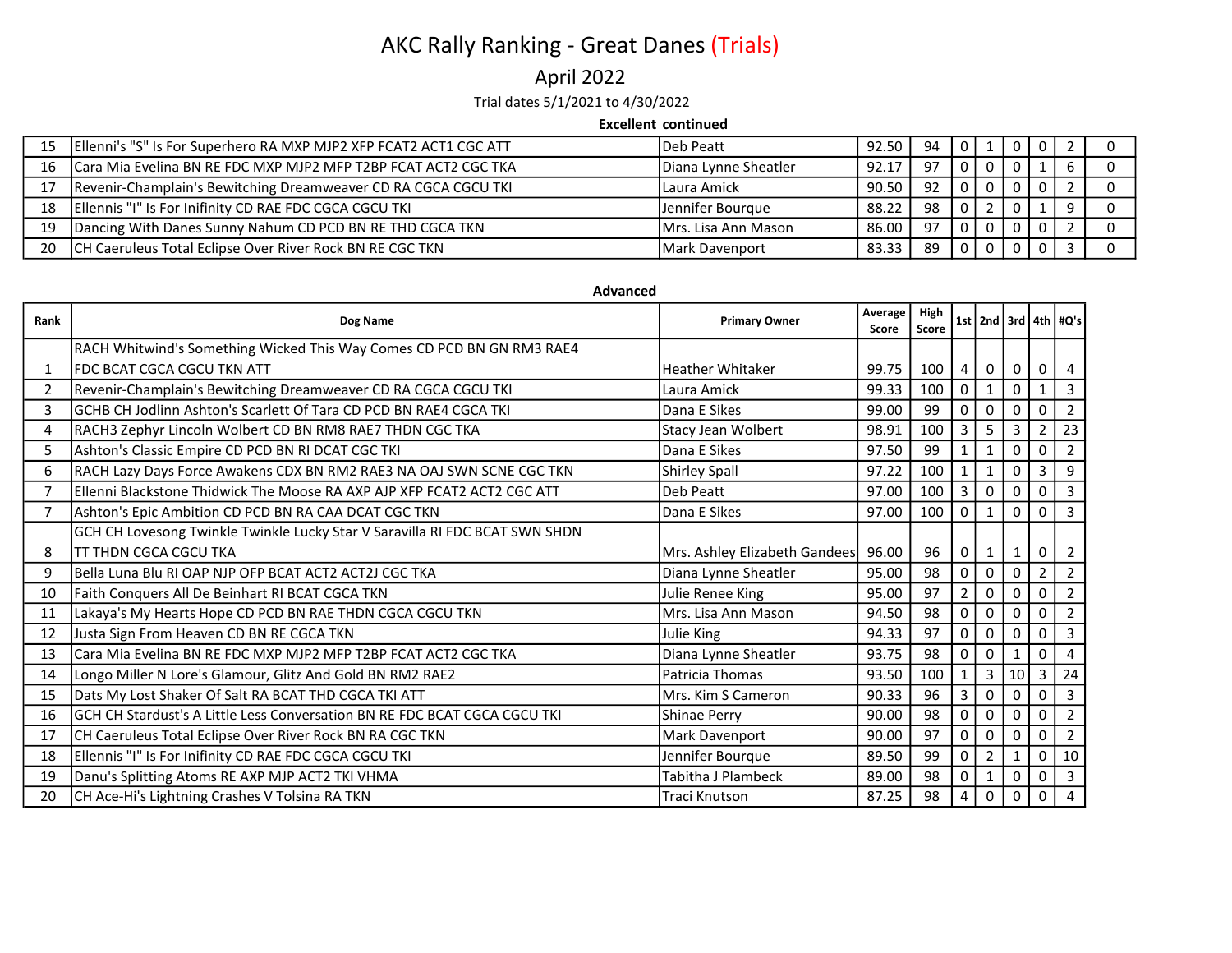### April 2022

### Trial dates 5/1/2021 to 4/30/2022

#### Intermediate

| Rank | Dog Name                                                                      | <b>Primary Owner</b>          | Average<br>Score | High<br>Score |              |                |                |                | 1st   2nd   3rd   4th   $\#Q's$ |
|------|-------------------------------------------------------------------------------|-------------------------------|------------------|---------------|--------------|----------------|----------------|----------------|---------------------------------|
|      | Ashton's Classic Empire CD PCD BN RI FCAT CGC TKI                             | Dana E Sikes                  | 99.63            | 100           | 4            |                | 3              | 0              | 8                               |
| 2    | Ashton's Epic Ambition CD PCD BN RA CAA DCAT CGC TKN                          | Dana E Sikes                  | 99.60            | 100           | 2            |                | 1              |                | 5                               |
| 3    | Faith Conquers All De Beinhart RI BCAT CGCA TKN                               | Julie Renee King              | 99.18            | 100           | 5            | 6              | $\overline{2}$ | $\overline{2}$ | 17                              |
| 4    | Lady GaGa NanPar BN RI CGC                                                    | <b>Nancy Parsons</b>          | 99.00            | 100           | 0            | 0              | 0              | $\overline{2}$ | 3                               |
| 5.   | Kc's D Plus Evil At Whitwind RI FDC CA BCAT CGCA CGCU TKN ATT                 | Heather Whitaker              | 98.00            | 100           | 0            |                | $\mathbf 0$    | 0              | $\overline{2}$                  |
| 6    | CH Old-Missions Danemarks High Inspirations BN RI CGCA TKA                    | Gabriella Ann Beilke          | 96.50            | 100           | 0            | 0              | 0              | 0              | $\overline{2}$                  |
|      | Revenir-Champlain's Bewitching Dreamweaver CD RI CGCA CGCU TKI                | Laura Amick                   | 95.67            | 100           | 3            | 0              | $\Omega$       | 0              | 3                               |
| 8    | GCH CH Sundown's What's One More At Waters Edge RI CGC TKN                    | Dr. Lindsay Marie Mitchell    | 94.67            | 100           | 0            | 0              | $\Omega$       |                | 3                               |
| 9    | lBella Luna Blu RN NAP NJP OFP BCAT ACT2 ACT2J CGC TKA                        | Diana Lynne Sheatler          | 94.00            | 97            | 0            | 0              |                |                | 3                               |
|      | Sevenhawk's First Wish Upon A Lucky Star BN RI FDC CA BCAT SWA SCE SHDN       |                               |                  |               |              |                |                |                |                                 |
| 10   | RATO DS CGCA CGCU TKA ATT                                                     | Mrs. Ashley Elizabeth Gandees | 91.00            | 97            | 0            | 0              | $\mathbf 1$    | 0              | -3                              |
| 11   | Prd's The Old That Is Strong Does Not Wither RI TKI                           | Dr. Christine A Fleck         | 91.00            | 96            | 0            | 0              | $\mathbf 0$    | 0              | $\overline{\mathbf{3}}$         |
| 12   | Dantrydanes Violets Are Blue RI AXP AJP BCAT RATN TKI VHMA                    | Faith Abend                   | 90.50            | 99            | 0            | 3              | $\mathbf{1}$   | 0              | $\Delta$                        |
|      | Danemark's Talk Derby To Me BN RI FDC CA DCAT ACT1J SWAE SWE SEM TT           |                               |                  |               |              |                |                |                |                                 |
| 13   | <b>RATS DM DS CGCA CGCU TKA ATT VHMA</b>                                      | Traci Rinoldo                 | 90.00            | 97            | $\mathbf 0$  | 0              | $\Omega$       | $\mathbf{1}$   | -3                              |
| 14   | Dancing With Danes Riddick Lucius BN RI CGCA TKN                              | Mrs. Lisa Ann Mason           | 89.50            | 99            | 0            | 0              | $\Omega$       | 0              | $\overline{2}$                  |
| 15   | Memore N Whiskey Macs Hunter In The Stars RI CGC TKN                          | lKim Cameron                  | 89.33            | 94            | 0            | 2              |                | 0              | 3                               |
| 16   | Drogon Protector Of The 7 Kingdoms RI CGC                                     | Mrs. Melissa Jennings         | 89.33            | 92            | $\mathbf{1}$ |                | $\mathbf{1}$   | 0              | 3                               |
| 17   | Prd's Not All Those Who Wander Are Lost RI CGC TKA                            | Dr. Christine A Fleck         | 89.25            | 92            |              | 2              | 1              | 0              |                                 |
| 18   | Paquestone Rollin Thdr Kestrel BN RI DCAT                                     | <b>MARTA BROCK</b>            | 89.00            | 99            | 0            | 0              | $\mathbf 0$    | 1              | $\overline{3}$                  |
| 19   | Hollyheath After Dark RI CGC                                                  | Lyle Shirreffs                | 88.25            | 95            |              | $\overline{2}$ | $\mathbf{1}$   | 0              | $\overline{4}$                  |
| 20   | <b>IGCHB CH Nikolodeon-Kellerdns Lookin Back Into The Future CD BN RI CGC</b> | Peggy Clark                   | 87.33            | 99            |              |                | 1              | 0              | 3                               |

Rank Primary Owner Primary Owner Primary Owner Primary Owner Primary Owner Primary Owner Primary Owner P<br>Average Primary Owner Primary Owner Primary Owner Primary Owner Primary Owner Primary Owner Primary Ow Score High Score  $\vert$  1st  $\vert$  2nd  $\vert$  3rd  $\vert$  4th  $\vert$  #Q's  $\vert$ 1 Kc's D Plus Evil At Whitwind RI FDC CA BCAT CGCA CGCU TKN ATT Heather Whitaker 100.00 100 2 0 0 0 2 2 Dellisdanes Say It Like You Mean It V Sublime RN BCAT ACT2 ACT1J Donita Ellis 99.50 | 09.50 | 100 | 2 | 0 | 0 | 2 3 Ace-Hi's Lightning Crashes V Tolsina RN TKN Traci Knutson | 99.33 | 100 | 3 | 0 | 0 | 0 | 3 4 Longo Miller N Lore's Glamour, Glitz And Gold BN RN Patricia Thomas 98.67 | 100 | 2 | 1 | 0 | 0 | 3 5 Lady GaGa NanPar BN RN CGC Nancy Parsons 98.00 100 0 1 1 0 2 6 GCH CH Sundown's What's One More At Waters Edge RN CGC TKN <br>Dr. Lindsay Marie Mitchell 97.67 98 3 0 0 0 3 7 Revenir-Champlain's Bewitching Dreamweaver CD RN CGCA CGCU TKI Laura Amick 97.40 100 0 4 1 0 5 8 Ashton's Beguiling Elixir RN FCAT CGC TKN **Dana E** Sikes 97.33 98 0 1 0 2 3 9 Dp-Kma-Crystallynn Beach Please RN Campbell Amick 96.67 | 100 | 1 | 1 | 0 | 3 10 | Longo Miller N Lore's Blinded By The Light UD RN | Patricia Thomas | 96.33 | 99 | 1 | 0 | 2 | 0 | 3

Novice